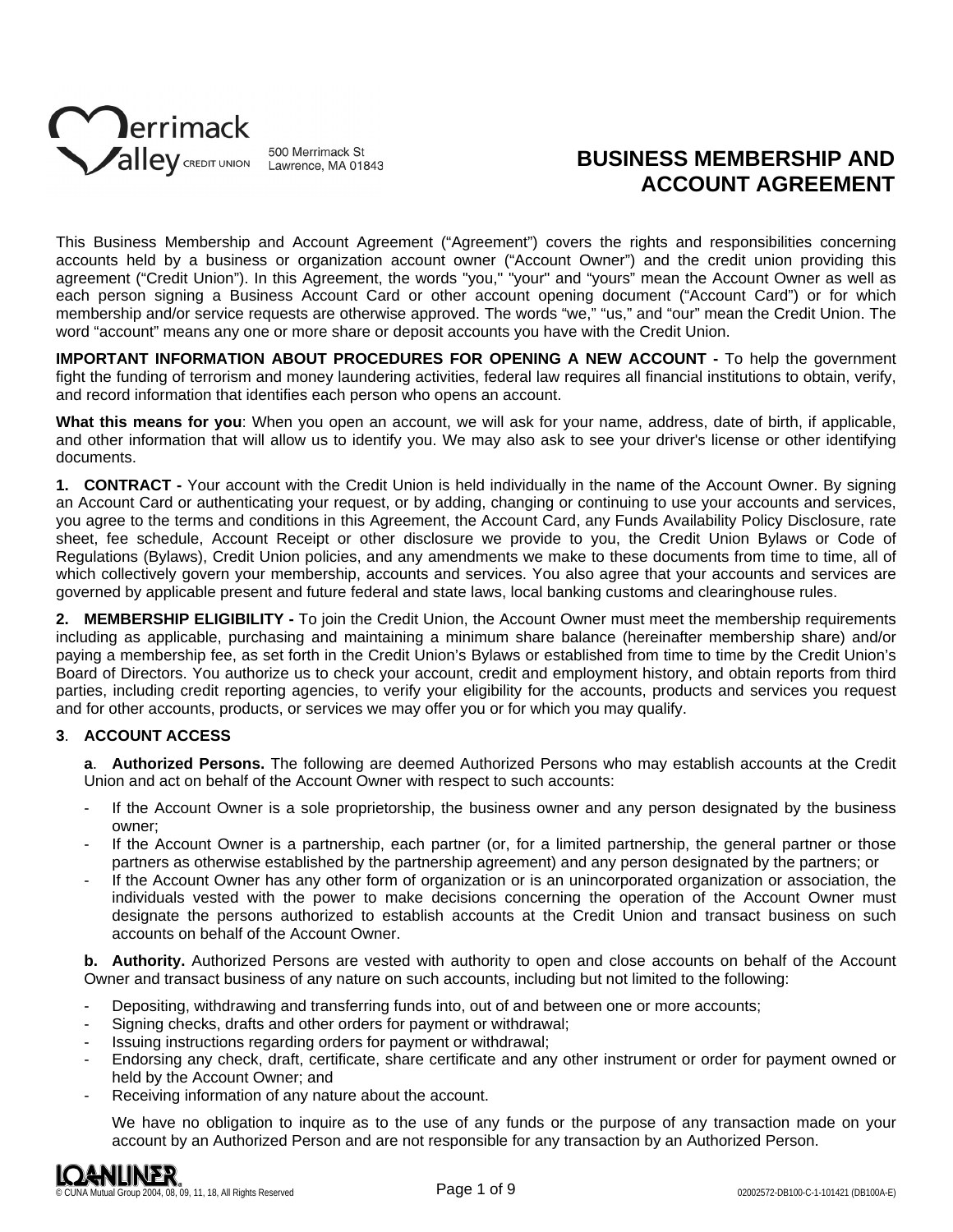We will not be liable for refusing to honor any item or instruction if we believe the signature is not genuine. It is your responsibility to provide us with specimen signatures of all Authorized Persons and to inform us immediately in writing of any changes. If you have authorized the use of a facsimile signature of any Authorized Person, we may honor any document that appears to bear the facsimile signature.

**c. Access Options.** You may access your account in any manner we permit including, for example, in person at one of our branch offices, at an ATM or point-of-sale device, or by mail, telephone, automatic transfer, internet access, or mobile application. Authorized Persons may execute additional agreements and documents we require to access, transact business on and otherwise exercise authority over your account. We may return as unpaid any check or draft drawn on a form we do not provide. Any losses, expenses or fees we incur as a result of handling such a check or draft will be charged to your account.

**d. Credit Union Examination.** We may disregard information on any check or draft, other than the signature of the drawer, the amount of the item and any magnetic encoding. You agree we do not fail to exercise ordinary care in paying an item solely because our procedures do not provide for sight examination of items.

**4. DEPOSIT OF FUNDS REQUIREMENTS -** Funds may be deposited to your accounts in any manner approved by the Credit Union and in accordance with any requirements set forth on our business account rate sheet and fee schedule. We have the right to refuse any deposit, limit the amount that may be offered for deposit, and return all or any part of a deposit. Deposits made by mail, at night depositories or other unstaffed facilities are not our responsibility until we receive them.

**a. Endorsements.** We may accept transfers, checks, drafts, and other items for deposit into any of your accounts if they are made payable to or to the order of the Account Owner, even if they are not endorsed. If an insurance, government, or other check or draft requires an endorsement, we may require that it be endorsed as set forth on the item. We may but are not required to accept, whether for cash or other value, checks, drafts, or items made payable to the Account Owner, provided such items are endorsed with an original or facsimile signature of an Authorized Person. Endorsements must be made on the back of the check or draft within 1½ inches from the top edge, although we may accept endorsements outside this space. However, any loss we incur due to a delay or processing error resulting from an irregular endorsement or other markings by you or any prior endorser will be your responsibility. If we offer a remote deposit capture service and you have been approved to use the service to make deposits to your account, you agree that, prior to transmitting check or draft images, you will restrictively endorse each original check or draft in accordance with any other agreement with us that governs this service. **For accounts held at credit unions located in New York:** If a check, draft, or item that is payable to two (2) or more persons is ambiguous as to whether it is payable to either or both, we will process the check, draft, or item as though it is payable to all such persons. **For accounts held at credit unions located in states other than New York:** If a check, draft or other item that is payable to two or more persons is ambiguous as to whether it is payable to either or both, we may process the check, draft or item as though it is payable to either person.

**b. Collection of Items.** We act only as your agent, and we are not responsible for handling items for deposit or collection beyond the exercise of ordinary care. We are not liable for the loss of an item in transit or the negligence of any correspondent. Each correspondent will only be liable for its own negligence. We may send any item for collection. Items drawn on an institution located outside the United States are handled on a collection basis only. You waive any notice of nonpayment, dishonor, or protest regarding items we purchase or receive for credit or collection to your account. We reserve the right to pursue collection of previously dishonored items at any time, including giving a payor financial institution extra time beyond any midnight deadline limits.

**c. Restrictive Legends.** Some checks and drafts contain restrictive legends or similar limitations on the front of the item. Examples of restrictive legends include "two signatures required," "void after 60 days," and "not valid over \$500.00." We are not liable for payment of any check or draft contrary to a restrictive legend or other limitation contained in or on the item unless we have specifically agreed in writing to the restriction or limitation.

**d. Final Payment.** All items and Automated Clearinghouse (ACH) transfers credited to your account are provisional until we receive final payment. If final payment is not received, we may charge your account for the amount of such items and impose a return item fee on your account. Any collection fees we incur may also be charged to your account. We reserve the right to refuse or return any item or funds transfer.

**e. Direct Deposits.** We may offer direct deposit services, including preauthorized deposits (e.g. payroll checks, Social Security or retirement checks, or other government checks) or preauthorized transfers from other accounts. You must authorize direct deposits by completing a separate authorization document. You must notify us if you wish to cancel or change a direct deposit or preauthorized transfer. Any cancellation or change will become effective once we receive notice from you and have a reasonable period of time to act on your request. If we are required to reimburse a government agency for any benefit payment directly deposited into your account, we may deduct the amount returned from any of your accounts, unless prohibited by law. If your account is overdrawn, you authorize us to deduct the amount your account is overdrawn from any deposit, including deposits of government payments or benefits.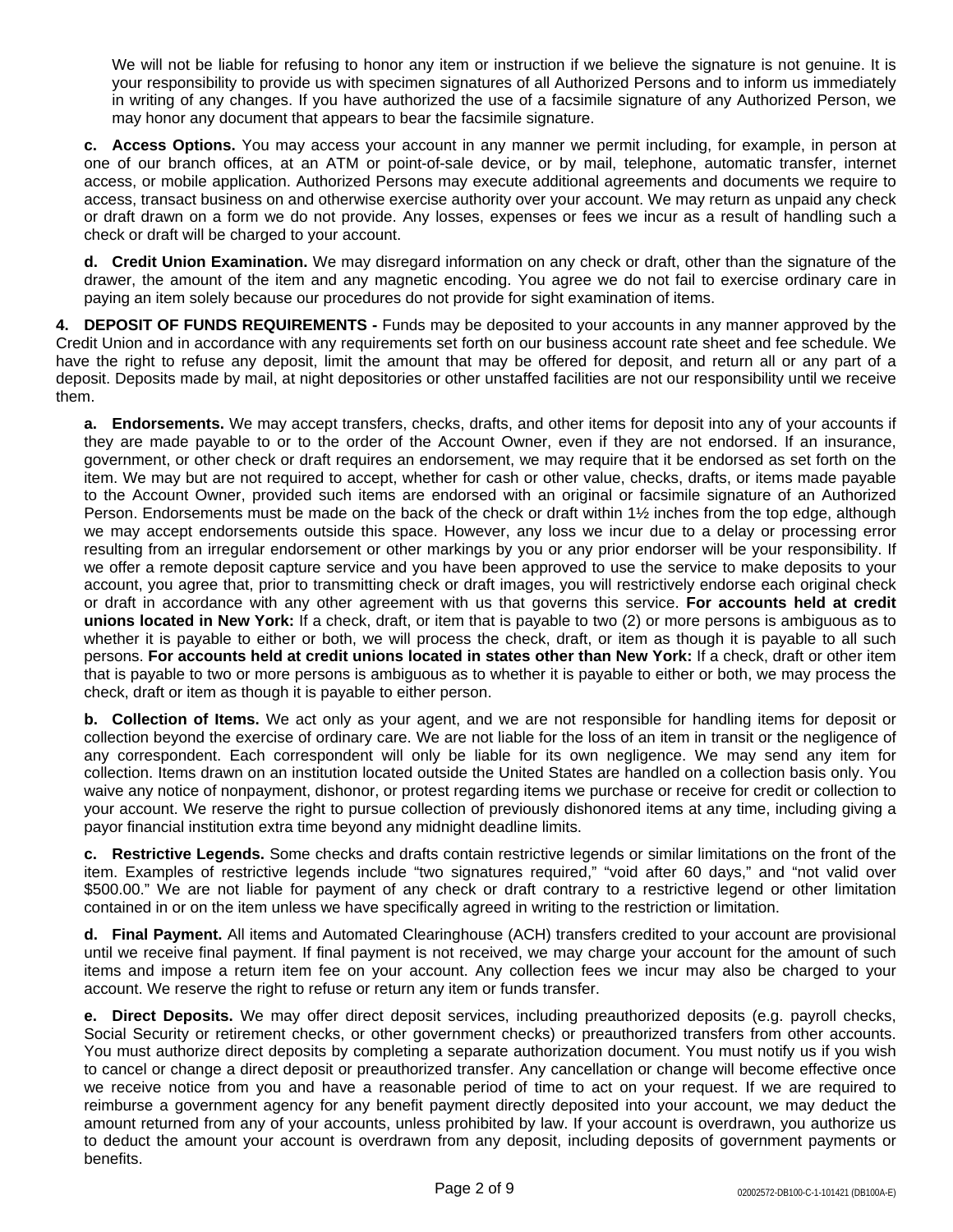**f. Crediting of Deposits.** Deposits will be credited to your account on the day we consider them received as stated in our Funds Availability Policy Disclosure.

**5. FUNDS TRANSFERS -** Funds transfers we permit that are subject to Article 4A of the Uniform Commercial Code, including Automated Clearinghouse (ACH) credit transactions and wire transfers, will be subject to such provisions of the Uniform Commercial Code as enacted by the state where the main office of the Credit Union is located, except as otherwise provided in this Agreement. ACH transfers are subject to rules of the National Automated Clearinghouse Association (NACHA). If we execute requests for funds transfers by Fedwire, such transfers are subject to the Federal Reserve Board's Regulation J.

**a. Authorization for Transfers/Debiting of Accounts.** Any Authorized Person is authorized to make or order funds transfers to or from your account. We will debit your account for the amount of a funds transfer and will charge your account for any fees related to the transfer.

**b. Right to Refuse to Make Transfers/Limitation of Liability.** Unless we agree otherwise in writing, we reserve the right to refuse to execute any payment order to transfer funds to or from your account. We are not obligated to execute any payment order to transfer funds out of your account if the amount of the requested transfer plus applicable fees exceeds the available funds in your account. We are not liable for errors, delays, interruptions or transmission failures caused by third parties or circumstances beyond our control, including mechanical, electronic or equipment failure. In addition, we will not be liable for consequential, special, punitive or indirect loss or damage you may incur in connection with funds transfers to or from your account.

**c. No Notice Required.** We will not provide you with notice when funds transfers are credited to your account. You will receive notice of such credits on your account statements. You may contact us to determine whether a payment has been received.

**d. Interest Payments.** If we fail to properly execute a payment order and such action results in a delay in payment to you, applicable law requires that we pay you interest for the period of delay. Based on your account type, we will pay you such interest in the form of dividend or interest payments, whichever applies. You agree that the dividend or interest rate paid to you will be based on the lowest nominal dividend or interest rate we were paying on any account during that period.

**e. Provisional Credit for ACH Transactions.** We may provisionally credit your account for an ACH transfer before we receive final settlement. If we do not receive final settlement, we may reverse the provisional credit or require you to refund us the amount provisionally credited to your account, and the party originating the transfer will not be considered to have paid you.

**f. Payment Order Processing and Cut-off Times.** Payment orders we accept will be executed within a reasonable time of receipt. Unless we have agreed otherwise in writing, a payment order may not necessarily be executed on the date it is received or on a particular date you specify. Cut-off times may apply to the receipt, execution and processing of funds transfers, payment orders, cancellations, and amendments. Funds transfers, payment orders, cancellations, and amendments received after a cut-off time may be treated as having been received on the next funds transfer business day. Information about any cut-off times is available upon request. From time to time, we may need to temporarily suspend processing of a transaction for greater scrutiny of verification in accordance with applicable law. This action may affect settlement or availability of the transaction.

**g. Identifying Information.** If your payment order identifies the recipient and any financial institution by name and account or other identifying number, the Credit Union and any other financial institutions facilitating the transfer may rely strictly on the account or other identifying number, even if the number identifies a different person or financial institution.

**h. Amendments and Cancellations of Payment Orders.** Any Authorized Person may amend or cancel a payment order regardless of whether that person initiated the order. We may refuse requests to amend or cancel a payment order that we believe will expose the Credit Union to liability or loss. Any request to amend or cancel a payment order that we accept will be processed within a reasonable time after it is received. You agree to hold us harmless from and indemnify us for all losses and expenses resulting from any actual or attempted amendment or cancellation of a payment order.

**i. Security Procedures.** We may require you to follow a security procedure to execute, amend or cancel a payment order so that we may verify the authenticity of the order, amendment or cancellation. You agree that the security procedure established by separate agreement between you and the Credit Union is commercially reasonable. If you refuse to follow a commercially reasonable security procedure that we offer, you agree to be bound by any payment order, whether authorized or not, that is issued in your name and accepted by us in good faith in accordance with the security procedure you choose.

**j. Duty to Report Unauthorized or Erroneous Funds Transfers.** You must exercise ordinary care to identify and report unauthorized or erroneous funds transfers on your account. You agree that you will review your account(s) and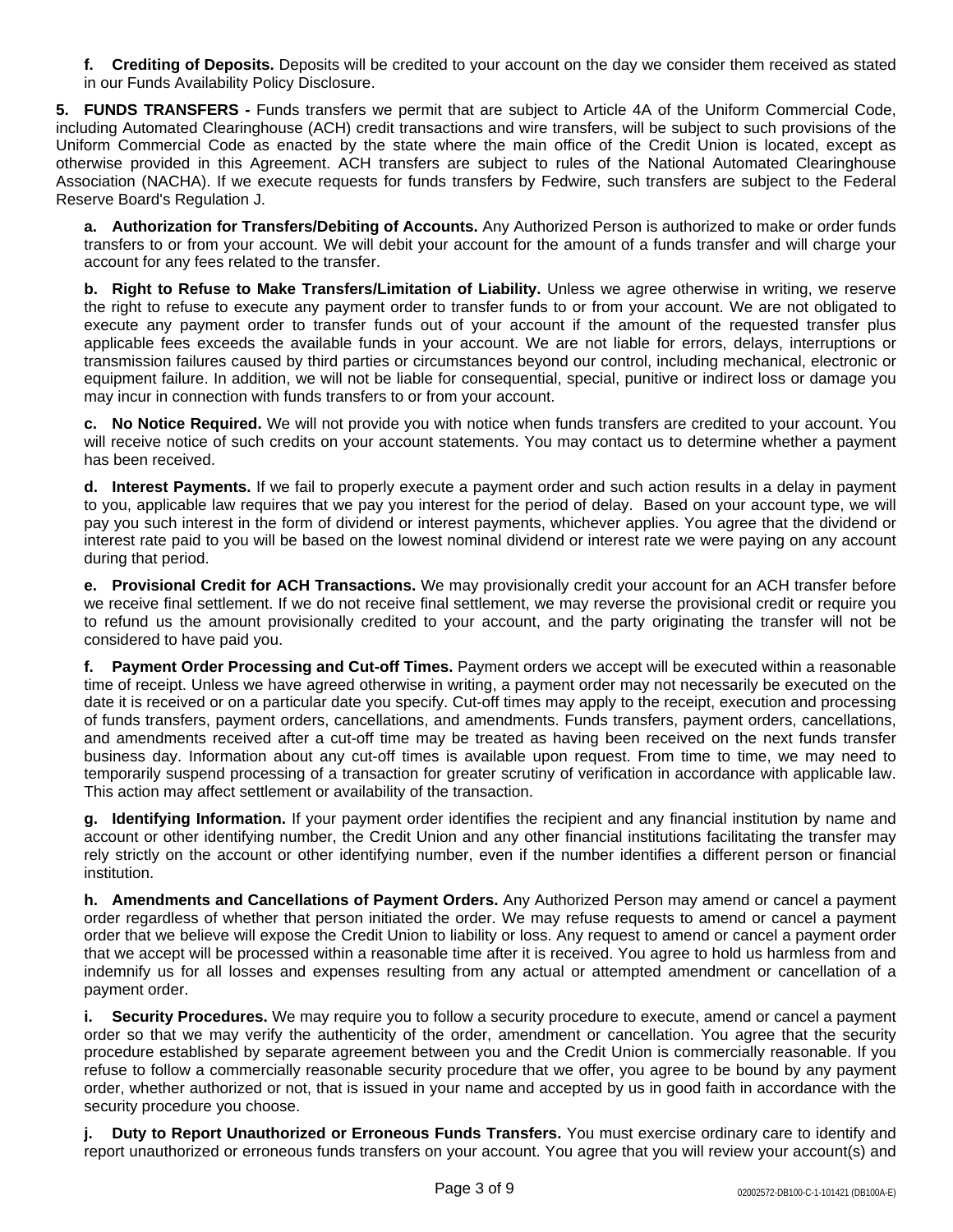periodic statement(s). You further agree you will notify us of any unauthorized or erroneous transfers within the time frames described in the "Statements" section of this Agreement.

**k. Recording Telephone Requests.** You agree that we may record payment order, amendment and cancellation requests as permitted by applicable law.

**6. ACCOUNT RATES AND FEES -** We pay account earnings and assess fees against your account as set forth in our business account rate sheet and fee schedule. We may change our business account rate sheet and fee schedule at any time and will notify you as required by law.

**7. TRANSACTION LIMITATIONS -** We reserve the right to restrict withdrawals or transfers from your account and shall not be liable for any restrictive action we take regarding withdrawals, transfers, or the payment or non-payment of checks and drafts, except those damages which may arise solely as a result of the Credit Union's negligence.

**a. Withdrawal Restrictions.** We permit withdrawals if your account has a sufficient available balance to cover the full amount of the withdrawal, and may otherwise honor withdrawal requests in accordance with our overdraft policies or any overdraft protection service you have established with us. Checks and drafts or other transfers or payment orders which are drawn against insufficient available funds may be subject to a fee as set forth in our business account fee schedule. If there are sufficient available funds to cover some, but not all, of your withdrawal request, we may otherwise allow you to make a withdrawal in an amount for which there are sufficient available funds.

We may limit or refuse a withdrawal in some situations, and will advise you accordingly if, for example: (1) there is a dispute between Authorized Persons (unless a court has ordered the Credit Union to allow the withdrawal); (2) a legal garnishment or attachment is served; (3) the account secures any obligation to us; (4) required documentation has not been presented; (5) you fail to repay a Credit Union loan on time; (6) for non-corporate accounts, a depositor is deceased; or, for corporate accounts, the corporation is in bankruptcy proceedings or has been dissolved and the required disposition of the account has not been made; (7) someone with authority to do so requests us not to permit the withdrawal; or (8) there are other circumstances which do not permit us to make the withdrawal. We also reserve the right to refuse any withdrawal which is attempted by any method not specifically permitted by us. We may require you to give written notice of 7 to 60 days before any intended withdrawals.

**b. Transfer Limitations.** There is no limit on the number of transfers you may make to a Credit Union loan account or on the number of withdrawals you may make if the withdrawal is made in person, by mail, messenger or at an ATM. There is also no limit on the number of telephone requests for withdrawals in the form of a check or draft which is then mailed directly to you, although we may impose a fee for such services.

**8. CERTIFICATE ACCOUNTS -** Any term share, share certificate, time deposit or certificate of deposit account, whichever we offer as allowed by applicable federal or state law, is subject to the terms of this Agreement, our business account rate sheet and fee schedule, Account Receipt(s), if provided, and any other documents we provide for the account, the terms of which are incorporated herein by reference. **For accounts held at state chartered credit unions located in Wisconsin:** Credit Union liability for dividends declared by the board of directors on term share, share certificate and passbook savings accounts shall terminate without penalty to the Credit Union upon the Credit Union entering an involuntary dissolution procedure, or if the Director of Credit Unions shall take possession of the Credit Union under s.186.235(11) of the Wisconsin Statutes. Upon dissolution, the Director shall determine the priority of payout of the various classifications of savings (Wis. Admin. Code DFI-CU 60.06).

#### **9. OVERDRAFTS AND DISHONORED ITEMS**

**a. Insufficient Funds/Overdrafts.** If, on any day, the available balance in your account is not sufficient to pay the full amount of a check, draft, transaction or other item that is presented for payment from the account, we may return the item or pay it in accordance with our overdraft policies or any overdraft service you have established with us. We are not required to pay any item that exceeds the available balance in your account. Items drawn on your account may be paid in any order we choose. The available balance for your account is determined according to our funds availability policy and may reflect pending transactions you have authorized but have not yet posted to your account. We may determine whether the available balance in your account is sufficient to pay an item at any time between presentation of the item and our midnight deadline, with only one review of the account required. We are not required to notify you if your account does not have sufficient available funds to pay the item. Your account may be subject to a fee as disclosed in our business account fee schedule for each item presented against an insufficient available balance, regardless of whether we return or pay the item. We may charge a fee each time an item is submitted or resubmitted for payment; therefore, you may be assessed more than one fee as a result of a returned item and resubmission(s) of the returned item.

If you have established an overdraft service with us that links your share or deposit account with other Credit Union accounts of yours, you authorize us to transfer funds from those accounts to cover the amount of any items that exceed the available balance in your account as well as the amount of any fee assessed for the transfer. Such transfers may be made from another share or deposit account, an overdraft line-of-credit account, or other account you so designate. If we, at our discretion and as a courtesy to you, honor items that exceed the available balance in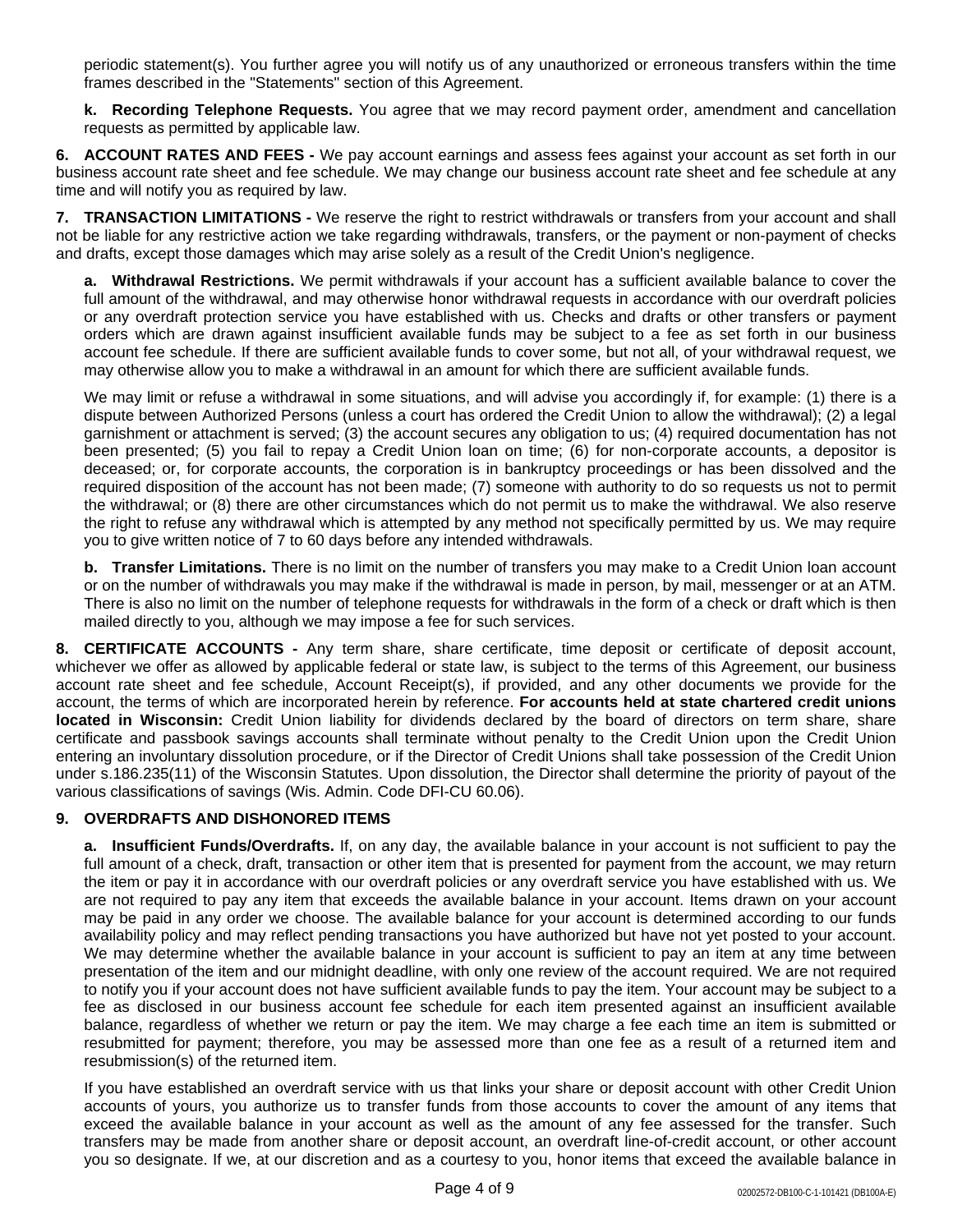your account, the account will be overdrawn and you agree to repay the overdrawn amount, plus any fee assessed by us, in accordance with the requirements established in any other agreement with us that governs this overdraft protection service. By exercising our discretionary right to honor such items, we do not agree to honor them in the future.

**b. Dishonored Items.** We may redeposit an item taken for deposit, cash or other value, or we may return the item to you and charge your account. If your account does not contain a sufficient available balance to reimburse us for the amount of the item, you must repay us for the amount we are unable to collect from your account. If we choose to redeposit an item, we are not required to notify you that the item was returned unpaid. We may charge your account and/or seek recovery directly from you for any item that is returned due to your breach of warranty under the Uniform Commercial Code as adopted in the state where our main office is located.

**c. How Transactions are Posted to Your Account.** Basically, there are two types of transactions that affect your account: credits (deposits of money into your account) and debits (payments out of your account). It is important to understand how each is applied to your account so that you know how much money you have and how much is available to you at any given time. This section explains generally how and when we post transactions to your account.

**Credits.** Deposits are generally added to your account when we receive them. However, in some cases when you deposit a check, the full amount of the deposit may not be available to you at the time of deposit. Please refer to the Funds Availability Policy Disclosure for details regarding the timing and availability of funds from deposits.

**Debits.** There are several types of debit transactions. Common debit transactions are generally described below. Keep in mind that there are many ways transactions are presented for payment by merchants, and we are not necessarily in control of when transactions are received.

- **Checks.** When you write a check, it is processed through the Federal Reserve system. We receive data files of cashed checks from the Federal Reserve each day. The checks drawn on your account are compiled from these data files and paid each day. We process the payments in check number order.
- **ACH Payments.** We receive data files every day from the Federal Reserve with Automated Clearing House (ACH) transactions. These include, for example, automatic bill payments you have authorized. ACH transactions for your account are posted in the following order when they are received: ACH credits, followed by ACH debits and if multiple ACH debits are received at the same time, from lowest to highest dollar amount.
- **PIN-Based Debit Card Purchase Transactions.** These are purchase transactions using your debit card for which a merchant may require you to enter your personal identification number (PIN) at the time of sale. They are processed through a PIN debit network. These transactions are similar to ATM withdrawal transactions because the money is usually deducted from your account immediately at the time of the transaction. However, depending on the merchant, a PIN-based transaction may not be immediately presented for payment.
- **Signature-Based Debit Card Purchase Transactions**. These are purchase transactions using your debit card that are processed through a signature-based network. Rather than entering a PIN, you typically sign for the purchase; however, merchants may not require your signature for certain transactions. Merchants may seek authorization for these types of transactions. The authorization request places a hold on funds in your account when the authorization is completed. The "authorization hold" will reduce your available balance by the amount authorized but will not affect your actual balance. The transaction is subsequently processed by the merchant and submitted to us for payment. This can happen hours or sometimes days after the transaction, depending on the merchant and its payment processor. These payment requests are received in real time throughout the day and are posted to your account when they are received.

The amount of an authorization hold may differ from the actual payment because the final transaction amount may not yet be known to the merchant when you present your card for payment. For example, if you use your debit card at a restaurant, a hold will be placed in an amount equal to the bill presented to you; but when the transaction posts, it will include any tip that you may have added to the bill. This may also be the case where you present your debit card for payment at gas stations, hotels and certain other retail establishments. We cannot control how much a merchant asks us to authorize, or when a merchant submits a transaction for payment.

This is a general description of certain types of transactions. These practices may change, and we reserve the right to pay items in any order we choose as permitted by law.

**d. Understanding Your Account Balance.** Your checking account has two kinds of balances: the actual balance and the available balance. Your actual balance reflects the full amount of all deposits to your account as well as payment transactions that have been posted to your account. It does not reflect checks you have written and are still outstanding or transactions that have been authorized but are still pending. Your available balance is the amount of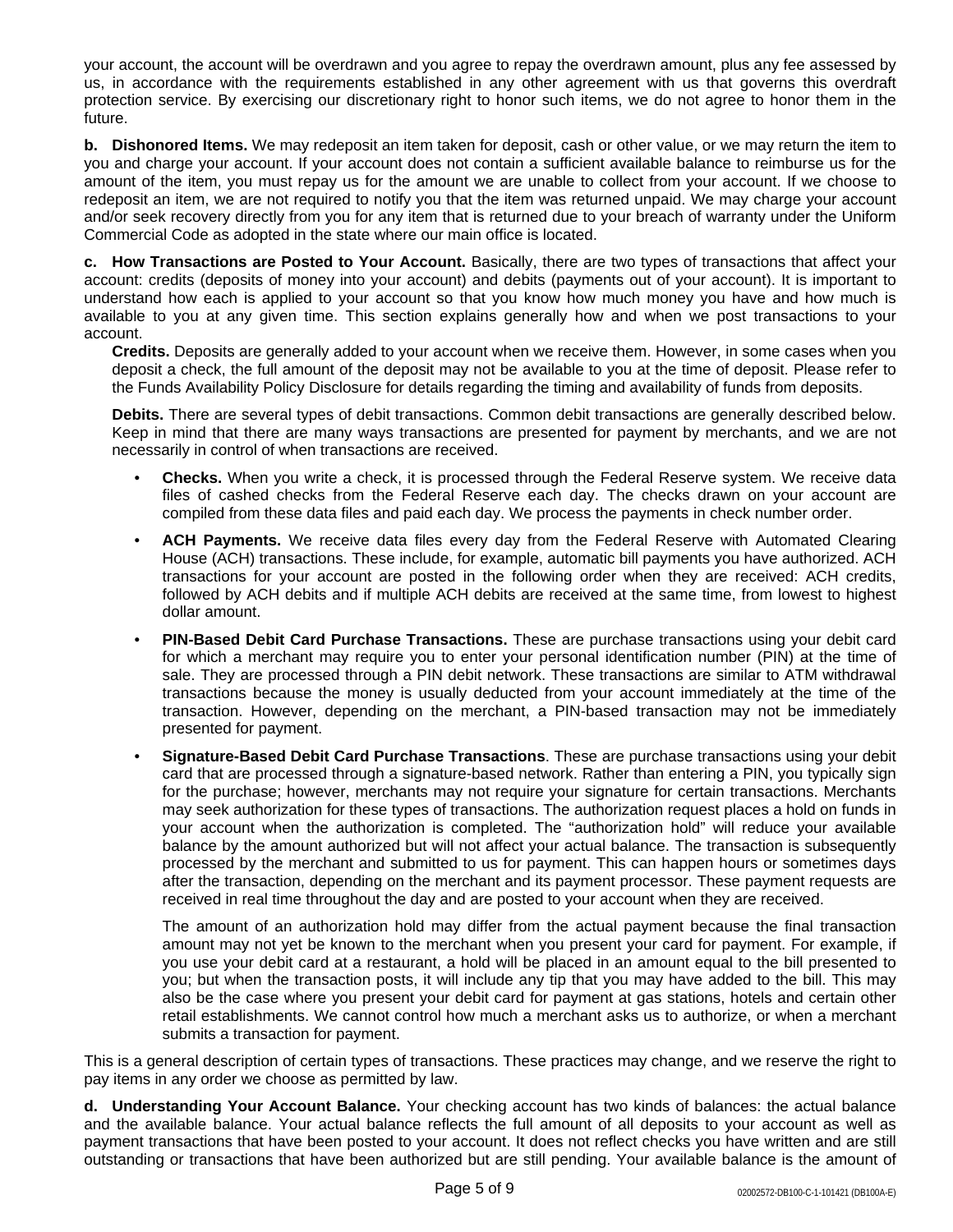money in your account that is available for you to use. Your available balance is your actual balance less: (1) holds placed on deposits; (2) holds on debit card or other transactions that have been authorized but are not yet posted; and (3) any other holds, such as holds related to pledges of account funds and minimum balance requirements or to comply with court orders. We use your available balance to determine whether there are sufficient funds in your account to pay items, including checks and drafts, as well as ACH, debit card and other electronic transactions. Pending transactions and holds placed on your account may reduce your available balance and may cause your account to become overdrawn regardless of your actual balance. In such cases, subsequent posting of the pending transactions may further overdraw your account and be subject to additional fees. You should assume that any item which would overdraw your account based on your available balance may create an overdraft. You may check your available balance online at www.mvcu.com, at an ATM, by visiting a credit union branch or by calling us at 800-392- 3416.

**10. CHECKS OR DRAFTS PRESENTED FOR PAYMENT IN PERSON -** We may refuse to accept any check or draft drawn on your account that is presented for payment in person. Such refusal shall not constitute a wrongful dishonor of the check or draft, and we shall have no liability for refusing payment. If we agree to cash a check or draft that is presented for payment in person, we may require the presenter to pay a fee. Any applicable fees for cashing checks or drafts are stated in our business account fee schedule.

**11. POSTDATED AND STALEDATED CHECKS OR DRAFTS -** You agree not to draw or issue any check or draft that is postdated. If you draw or issue a check or draft that is payable on a future date, we will have no liability if we pay the check or draft before its payment date. You agree not to deposit checks, drafts, or other items before they are properly payable. We are under no obligation to pay a check or draft drawn on your account that is presented more than six months after the date it was written; however, if the check or draft is paid against your account, we will have no liability for such payment.

**12. FOREIGN CURRENCY -** All checks or drafts drawn on your account shall be payable in currency of the United States. You agree not to draw a check or draft that is payable in any foreign currency. If you give us an order to pay a check or draft in a foreign currency, we have the right to return the check or draft unpaid. However, if we pay the check or draft, we will not be responsible for the currency conversion or any fees assessed for collection, and you will be bound by our determination of the currency conversion rate, the data used and the manner in which we make the conversion.

#### **13. STOP PAYMENT ORDERS**

**a. Stop Payment Order Request.** Any Authorized Person may request a stop payment order on any check or draft drawn on your account. To be binding, the order must accurately describe the check or draft, including the exact account number, check or draft number, and amount of the check or draft. This exact information is necessary for the Credit Union to identify the check or draft. If we receive incorrect or incomplete information, we will not be responsible for failing to stop payment on the check or draft. In addition, we must receive sufficient advance notice of the stop payment order to allow us a reasonable opportunity to act on it. If we recredit your account after paying a check or draft over a valid and timely stop payment order, you agree to sign a statement describing the dispute with the payee, to transfer to us all of your rights against the payee or other holders of the check or draft, and to assist us in any legal action.

**For accounts held at credit unions located in the state of New York:** Payment on any certified check, cashier's check, teller's check, or any other check, draft, or payment guaranteed by us may be stopped only according to the provisions of Section 4-403 of the Uniform Commercial Code as enacted by the state of New York. **For accounts held at credit unions located in states other than New York:** You may not stop payment on any certified check, cashier's check, teller's check or any other check, draft or payment guaranteed by us.

**b. Duration of Order.** You may make an oral stop payment order which may lapse within 14 calendar days unless you confirm it in writing, or in a record if allowed by applicable law, within that time. A written stop payment order is effective for six months and may be renewed from time to time in writing, or in a record if allowed by applicable law. We do not have to notify you when a stop payment order expires. **For accounts held at credit unions located in the states of Florida and Texas:** We have the right to refuse to accept oral stop payment orders and may require that all stop payment orders be made in writing or in a record as allowed by applicable law.

**c. Liability.** Fees for stop payment orders are set forth on our business account fee schedule. Although payment of an item may be stopped, you may remain liable to any item holder, including us. You have the burden of establishing the fact and amount of loss resulting from the payment of an item contrary to a binding stop payment order. You agree to indemnify and hold the Credit Union harmless from all costs, including attorney's fees and all damages or claims related to our refusal to pay an item, as well as claims of the Account Owner or of any payee or endorsee for failing to stop payment of an item as a result of incorrect information provided by you.

**14. CREDIT UNION LIABILITY -** If we do not properly complete a transaction according to this Agreement, we will be liable for your losses or damages not to exceed the amount of the transaction, except as otherwise provided by law or elsewhere in this Agreement. We will not be liable if, for example: (1) your account contains an insufficient available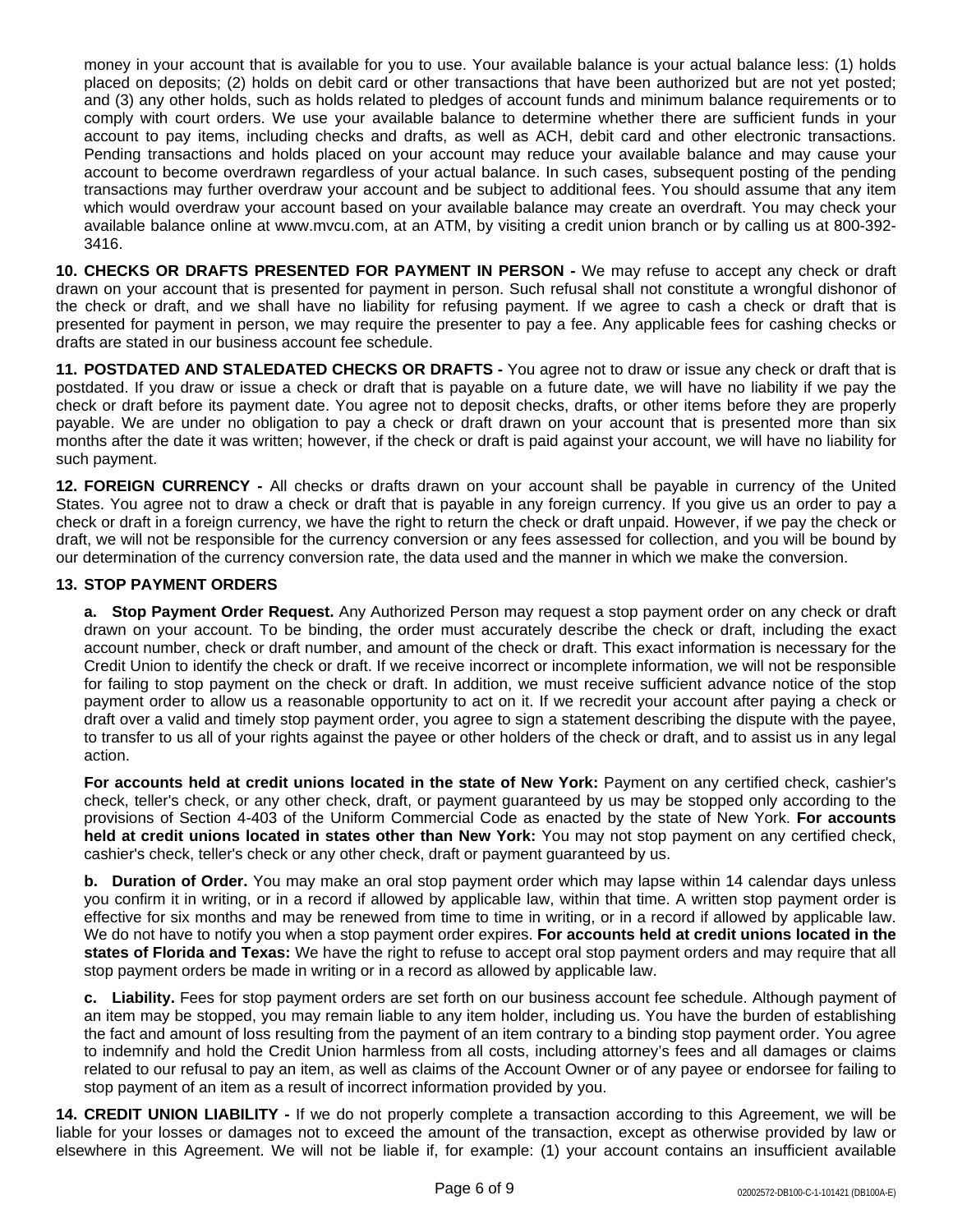balance for the transaction; (2) circumstances beyond our control prevent the transaction; (3) your loss is caused by your or another financial institution's negligence; or (4) your account funds are subject to legal process or other claim. We are not liable if checks, drafts or other items were forged or altered so that the forgery or alteration could not be reasonably detected. We will not be liable for consequential damages, except liability for wrongful dishonor. We are not responsible for a check or draft that is paid by us if we acted in a commercially reasonable manner and exercised ordinary care. We exercise ordinary care if our actions or nonactions are consistent with applicable state law, federal reserve regulations and operating letters, clearinghouse rules, and general banking practices followed in the area we serve. You grant us the right, in making payments of deposited funds, to rely exclusively on the form of the account and the terms of this Agreement. Any conflict between what you or our employees may say or write will be resolved by reference to this Agreement.

**15. UNAUTHORIZED USE OF CHECK OR DRAFT WRITING AND FACSIMILE SIGNATURE EQUIPMENT -** You are responsible for maintaining the security of all facsimile signatures, check or draft writing equipment and supplies. You must promptly notify us in writing of the loss or theft of any checks or drafts or the unauthorized use of facsimile signature equipment, as well as the circumstances surrounding the loss, theft or unauthorized use. We are not liable for any unauthorized use of a facsimile signature.

**16. PLEDGE, RIGHT OF OFFSET AND STATUTORY LIEN -** Unless prohibited by law, you pledge and grant as security for all obligations you may have now or in the future, except obligations secured by your principal residence, all shares and dividends and all deposits and interest, if any, in all accounts you have with us now and in the future. If you pledge a specific dollar amount in your account(s) for a loan, we will freeze the funds in your account(s) to the extent of the outstanding balance of the loan or, if greater, the amount of the pledge if the loan is a revolving loan. Otherwise, funds in your pledged account(s) may be withdrawn unless you are in default. You agree we have the right to offset funds in any of your accounts against any obligation owed to us. Federal or state law, depending on whether we have a federal or state charter, gives us a lien on all shares and dividends and all deposits and interest, if any, in the account(s) you have with us now and in the future. Except as limited by state or federal law, the statutory lien gives us the right to apply the balance of all your accounts to any obligation on which you are in default. After you are in default, we may exercise our statutory lien rights without further notice to you.

Your pledge and our statutory lien rights will allow us to apply the funds in your account(s) to what you owe **when you are in default, except as limited by state or federal law.** If we do not apply or offset the funds in your account(s) to satisfy your obligation, we may place an administrative freeze on your account(s) in order to protect our statutory lien rights and may apply or offset the funds in your account(s) to the amount you owe us at a later time. The statutory lien and your pledge does not apply to any Individual Retirement Account or any other account that would lose special tax treatment under state or federal law if given as security. By not enforcing our right to apply or offset funds in your account(s) to your obligations that are in default, we do not waive our right to enforce these rights at a later time.

**17. TRANSFER OF ACCOUNT -** All accounts are nonassignable and nontransferable to third parties except by us.

**18. LEGAL PROCESS -** If any legal action is brought against your account, we may pay out funds according to the terms of the action or refuse any payout until the dispute is resolved, as permitted by law. Any expenses or attorney's fees we incur responding to legal process may be charged against your account without notice, unless prohibited by law. Any legal process against your account is subject to our lien and security interest.

**19. ACCOUNT INFORMATION -** Upon request, we will give you the name and address of each agency from which we obtain a credit report regarding your account. We agree not to disclose account information to third parties except when: (1) it is necessary to complete a transaction; (2) the third party seeks to verify the existence or condition of your account in accordance with applicable law; (3) such disclosure is made to comply with the law or an order issued by a court or government agency; (4) you give us written permission; or (5) as otherwise permitted by applicable law. We may provide information to credit bureaus about an insolvency, delinquency, late payment or default on your account to include in your credit report.

## **20. NOTICES**

**a. Name or Address Changes.** You are responsible for promptly notifying us of any address or name change. The Credit Union is only required to attempt to communicate with you at the most recent address you have provided to us. If we attempt to locate you, we may impose a service fee as set forth on our business account fee schedule.

**b. Notice of Amendments.** Except as prohibited by applicable law, we may at any time change the terms of this Agreement. We will notify you, in a manner we deem appropriate under the circumstances, of any changes in terms, rates, or fees as required by law.

**c. Effect of Notice.** Any written notice you give us is effective when we receive it. Any written notice we give to you is effective when it is provided electronically or is deposited in the U.S. mail, postage prepaid and addressed to you at your statement mailing address, and will be effective whether or not received by you.

**d. Electronic Notices.** If you have agreed to receive notices electronically, we may send you notices electronically and discontinue mailing paper notices to you until you notify us that you wish to reinstate receiving paper notices.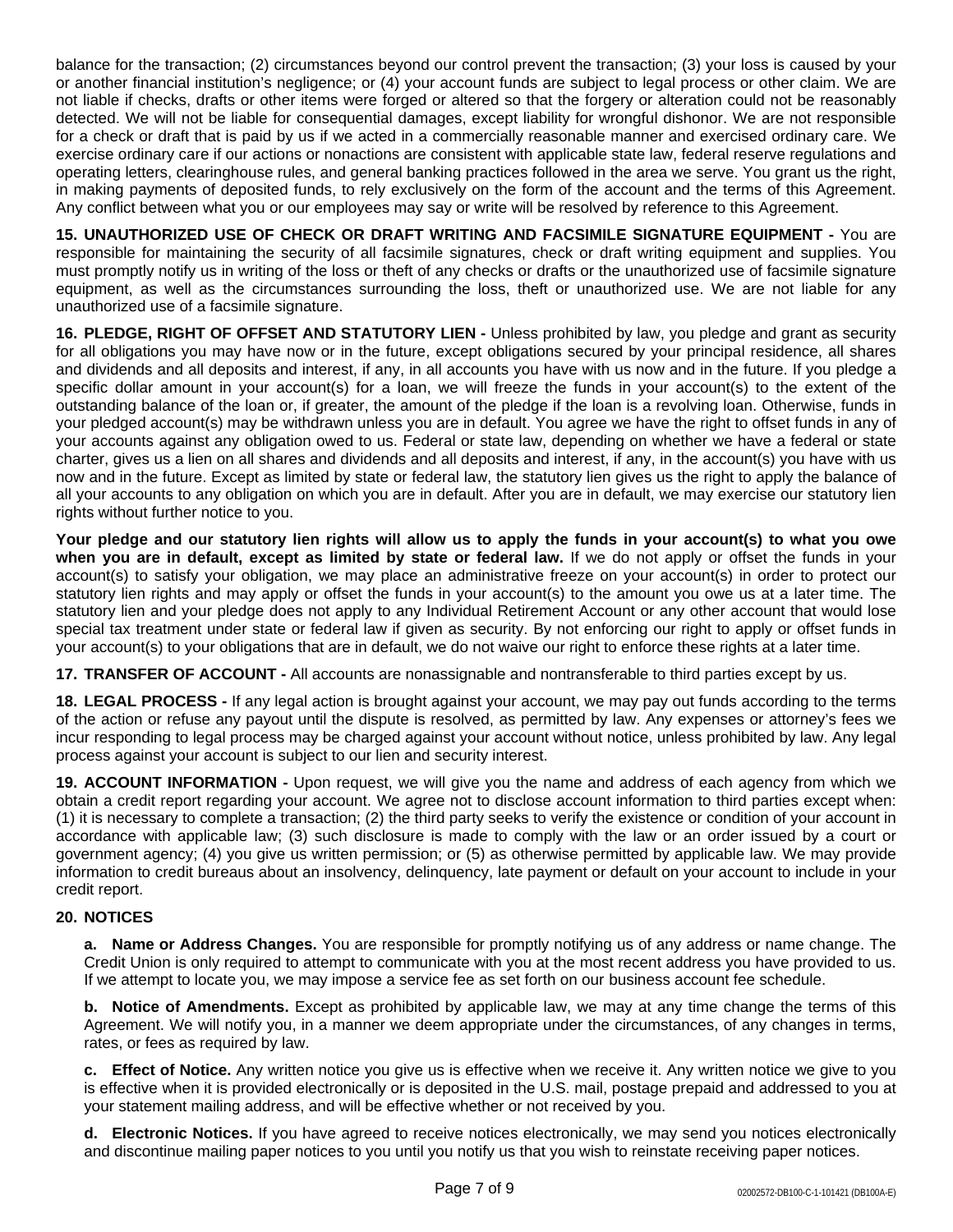**21. TAXPAYER IDENTIFICATION NUMBER AND BACKUP WITHHOLDING -** You agree that we may withhold taxes from any dividends or interest earned on your account as required by federal, state or local law or regulations. Your failure to furnish a correct Taxpayer Identification Number (TIN) or meet other requirements may result in backup withholding. If your account is subject to backup withholding, we must withhold and pay to the Internal Revenue Service a percentage of dividends, interest, and certain other payments. If you fail to provide your TIN within a reasonable time, we will close your account and return the balance to you, less any applicable service fees.

## **22. STATEMENTS**

**a. Contents.** If we provide a periodic statement for your account, you will receive a statement that shows the transactions and activity on your account during the statement period. For share draft or checking accounts, you understand and agree that your original check or draft, when paid, becomes property of the Credit Union and may not be returned to you, but copies may be retained by us or payable through financial institutions and made available upon your request. You understand and agree that statements are made available to you on the date they are mailed to you or, if you have requested, on the date they are made available to you electronically. You also understand and agree that checks, drafts or copies thereof are made available to you on the date the statement is mailed to you or is provided to you electronically, even if the checks or drafts do not accompany the statement.

**b. Examination.** You are responsible for promptly examining each statement upon receiving it and reporting any irregularities to us. If you fail to report to us, within a reasonable time after receiving your statement, any irregularities, such as forged, altered, unauthorized, unsigned, or otherwise fraudulent items drawn on your account, erroneous payments or transactions, or other discrepancies that are reflected on your statement we will not be responsible for your loss. In addition, we will not be responsible for any such items, payments, transactions, or other discrepancies reflected on your statement if you fail to notify us within 33 days of the date we sent or otherwise provided the statement to you. We also will not be liable for any items that are forged or altered in a manner not detectable by a reasonable person, including the unauthorized use of facsimile signature equipment.

**c. Notice to the Credit Union.** You agree that the Credit Union's retention of checks or drafts does not alter or waive your responsibility to examine your statements or the time limit for notifying us of any errors. The statement will be considered correct for all purposes, and we will not be liable for any payment made or charge to your account unless you notify us in writing within the above time limit for notifying us of any errors.

If timely notice is given, we reserve the right to make a final reasonable determination regarding whether and in what amount any adjustment shall be made. If you fail to receive a periodic statement, you agree to notify us within 14 days of the time you regularly receive a statement.

**d. Address.** If we mail you a statement, we will send it to the last known address shown in our records. If you have requested that we send your statement electronically, we will send it to the last e-mail address shown in our records.

**23. INACTIVE ACCOUNTS -** As allowed by applicable law, we may classify your account as inactive or dormant and assess a fee if you have not made any transactions in your account over a specified period of time. The period of inactivity, the fee for servicing an inactive or dormant account, and the minimum balance required to avoid the service fee, if any, are set forth in our business account fee schedule. You authorize us to transfer funds from another account of yours to cover any service fees, if applicable. To the extent allowed by law, we reserve the right to transfer all funds in an inactive or dormant account to an account payable or reserve account and to suspend any further account statements. If a deposit or withdrawal has not been made on the account and we have had no other sufficient contact with you within the period specified by state law, the account will then be presumed to be abandoned. Funds in abandoned accounts will be reported and remitted in accordance with state law. Once funds have been turned over to the state, we have no further liability to you for such funds. If you choose to reclaim such funds, you must apply to the appropriate state agency.

**24. TERMINATION OF ACCOUNT -** We may terminate your account at any time without prior notice to you or may require you to close your account and apply for a new account. We are not responsible for payment of any check, draft, transfer or item after your account is terminated; however, if we pay a check, draft, transfer or other item after termination, you agree to reimburse us for the amount of our payment as well as any applicable fees.

You may terminate this Agreement by closing all of your accounts. If your account is a dividend or interest-bearing account, any deposit or part of a deposit that we have returned or attempted to return to you upon termination of your account will no longer bear dividends or interest, as applicable. When the account is closed, you will receive the balance remaining in the account after we have made all appropriate deductions and charges. The termination of this Agreement and the account does not release you from the obligation for payment of accrued fees or your liability for any checks or drafts in process.

**25. TERMINATION OF MEMBERSHIP; LIMITATION OF SERVICES -** You may terminate your membership by giving us written notice or by withdrawing your minimum required membership share, if any, and closing all of your accounts. You may be expelled from membership for any reason allowed by applicable law. We may restrict account access and services without notice to you when your account is being misused; you have demonstrated conduct which is abusive in nature; as outlined in any policy we have adopted regarding restricting services; or as otherwise permitted by law.